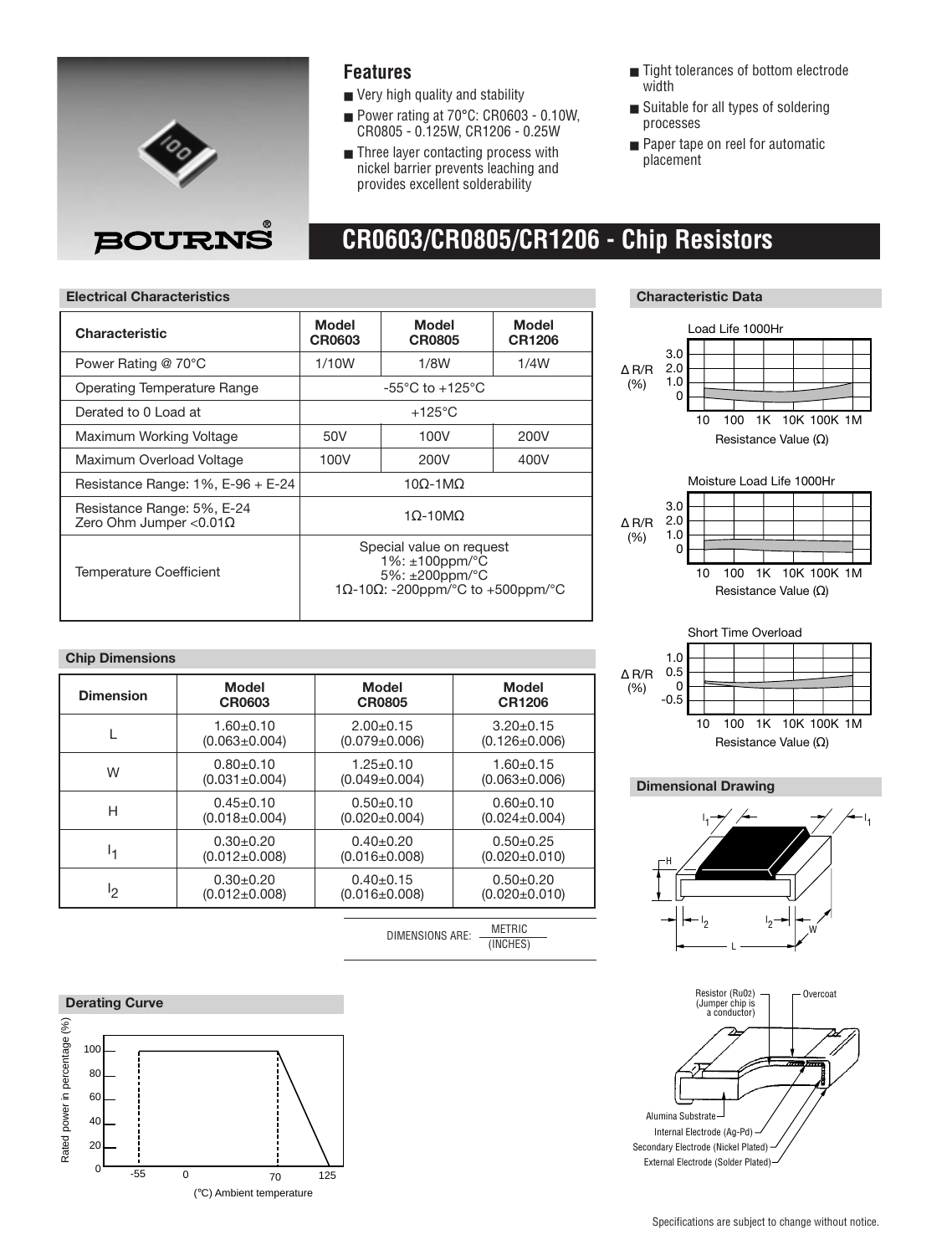### **CR0603/CR0805/CR1206 - Chip Resistors**

# **BOURNS**

### **Performance Characteristics (Tests According to MIL-STD-202, MIL-R-55342B, EIA RS-396)**

| Test                                         | Procedure                                                                                        | <b>Method</b>                                     | Specification            | <b>Deviation from Nominal</b>                                                                                                                          |                                                                                                                                           |  |  |
|----------------------------------------------|--------------------------------------------------------------------------------------------------|---------------------------------------------------|--------------------------|--------------------------------------------------------------------------------------------------------------------------------------------------------|-------------------------------------------------------------------------------------------------------------------------------------------|--|--|
|                                              |                                                                                                  |                                                   |                          | 1%                                                                                                                                                     | 5%                                                                                                                                        |  |  |
| <b>DC</b> Resistance                         |                                                                                                  | MIL-STD-202 303<br>EIA RS-396 4.4                 | MIL-R-55342D 4.7.2       | $F:\leq\pm1\%$                                                                                                                                         | $\leq \pm 5.0\%$                                                                                                                          |  |  |
| <b>Thermal Shock</b>                         | $-40^{\circ}$ C, 60 minutes;<br>+125°C, 60 minutes                                               | MIL-STD-202 107<br>EIA RS-396 4.5                 | MIL-R-55342D 4.7.3       | $\leq \pm 0.5\% + 0.05\Omega$                                                                                                                          | $\leq \pm 1\% + 0.05\Omega$                                                                                                               |  |  |
| Low Temperature<br>Operation                 | $-55^{\circ}$ C, 1 hour off;<br>45 minutes on                                                    | MIL-R-55342D 4.7.4<br>EIA RS-396 4.6              | MIL-R-55342D 4.7.4       | $\leq \pm 0.5\%$ 0.05 $\Omega$                                                                                                                         | $\leq \pm 1.0\% + 0.05\Omega$                                                                                                             |  |  |
| Short Time<br>Overload                       | Rated Voltage x 2.5;<br>5 seconds<br>CR0603: 100V max.<br>CR0805; 300V max.<br>CR1206: 400V max. | MIL-R-55342D 4.7.5<br>EIA RS-396 4.7              | MIL-R-55342D 4.7.5       | $\leq \pm 1\% + 0.05\Omega$                                                                                                                            | $\leq \pm 2.0\% + 0.05\Omega$                                                                                                             |  |  |
| <b>High Temperature</b><br>Exposure          | +125°C; 1000 hours                                                                               | MIL-R-55342D 4.7.6<br>EIA RS-396 4.8              | MIL-R-55342D 4.7.6       | $\leq \pm 1.0\% + 0.05\Omega$                                                                                                                          | $≤+2.0% +0.1Ω$                                                                                                                            |  |  |
| Resistance to<br>Soldering Heat              | 260°C, 10 seconds                                                                                | MIL-R-55342D 4.7.7                                | MIL-R-55342D 4.7.7       | $\leq \pm 0.5\% + 0.05\Omega$                                                                                                                          | $\leq \pm 1.0\% + 0.05\Omega$                                                                                                             |  |  |
| Moisture<br>Resistance                       | 90-98%RH; 10 cycles                                                                              | MIL-STD-202 106D<br>EIA RS-396 4.9                | MIL-R-55342D 4.7.8       | $\leq \pm 0.5\% + 0.05\Omega$                                                                                                                          | $\leq \pm 2.0\% + 0.05\Omega$                                                                                                             |  |  |
| Load Life<br>1000 Hours                      | +70 $^{\circ}$ C; 1.5 hours on,<br>0.5 hours off;<br>1000 hours                                  | MIL-STD-202 108<br>Condition D<br>EIA RS-396 4.12 | MIL-R-55342D 4.7.10      | $\leq \pm 1.0\% + 0.05\Omega$                                                                                                                          | $\leq \pm 3.0\% + 0.1\Omega$                                                                                                              |  |  |
| Solderability                                | $+235^{\circ}$ C; 3 seconds                                                                      | MIL-STD-202 208<br>EIA RS-396 4.11                | MIL-R-55342D 4.7.11      | $\geq$ 95% of area<br>covered                                                                                                                          | $\geq$ 95% of area<br>covered                                                                                                             |  |  |
| <b>Terminal Strength</b>                     | Pull Test                                                                                        | MIL-R-55342D 4.7.12                               | MIL-R-55342D 4.7.12      | $\geq$ 500q                                                                                                                                            | $\geq$ 500q                                                                                                                               |  |  |
| <b>Current Noise</b>                         | Quan-Tech Model 315B                                                                             | MIL-STD-202 308                                   | MIL-R-55342D 6.6         | $R \leq 1k\Omega$ ; max. $1\mu V/V$<br>R $\leq$ 10k $\Omega$ ; max. 3uV/V<br>R $\leq$ 100k $\Omega$ ; max. 6uV/V<br>R $\leq$ 1M $\Omega$ ; max. 10µV/V | $R \leq 1k\Omega$ ; max. $1\mu V/V$<br>$R \le 10k\Omega$ ; max. $3\mu V/V$<br>$R \le 100kΩ$ ; max. 6μV/V<br>$R\leq2M\Omega$ ; max. 10µV/V |  |  |
| Humidity,<br><b>Steady State</b>             | +40°C; 90-95% RH,<br>1344 Hours                                                                  | MIL-STD-202 103B<br>Condition D                   | $\overline{\phantom{0}}$ | $\leq \pm 2.5\% + 0.05\Omega$                                                                                                                          | $\leq \pm 2.5\% + 0.05\Omega$                                                                                                             |  |  |
| Salt Spray                                   | 96 hours                                                                                         | MIL-STD-202 101D<br>Condition A                   |                          | $\leq \pm 1.0\% + 0.2\Omega$                                                                                                                           | $\leq \pm 1.0\% + 0.1\Omega$                                                                                                              |  |  |
| Vibration                                    | 10-2000 Hz, 6 hours                                                                              | MIL-STD-202 201A                                  | $\overline{\phantom{0}}$ | $\leq \pm 0.5\% + 0.1\Omega$                                                                                                                           | $\leq \pm 1.0\% + 0.1\Omega$                                                                                                              |  |  |
| <b>Voltage Coefficient</b>                   |                                                                                                  | MIL-STD-202 309                                   | $\overline{\phantom{0}}$ | $\leq 100$ ppm/V                                                                                                                                       | $\leq 100$ ppm/V                                                                                                                          |  |  |
| Insulation<br>Resistance                     | <b>Test Potential 500V</b><br>CR0603: 100V                                                       | MIL-STD-202 302<br>Condition B                    |                          | $≥10$ <sup>3</sup> MΩ                                                                                                                                  | $\geq 10^3 M\Omega$                                                                                                                       |  |  |
| <b>Dielectric</b><br>Withstanding<br>Voltage |                                                                                                  | MIL-STD-202 301                                   |                          | ≥500V (CR1206, CR0805)<br>≥300V (CR0603)                                                                                                               |                                                                                                                                           |  |  |
| Drop Test                                    | 1 <sub>m</sub>                                                                                   | MIL-STD-202 203B                                  |                          | $\leq \pm 0.5\% + 0.1\Omega$                                                                                                                           | $\leq \pm 1.0\% + 0.1\Omega$                                                                                                              |  |  |
| <b>Bending Test</b>                          | 5mm/90mm; 10 sec.                                                                                |                                                   |                          | $\leq \pm 1\% + 0.05\Omega$                                                                                                                            | $\leq \pm 1.0\% + 0.05\Omega$                                                                                                             |  |  |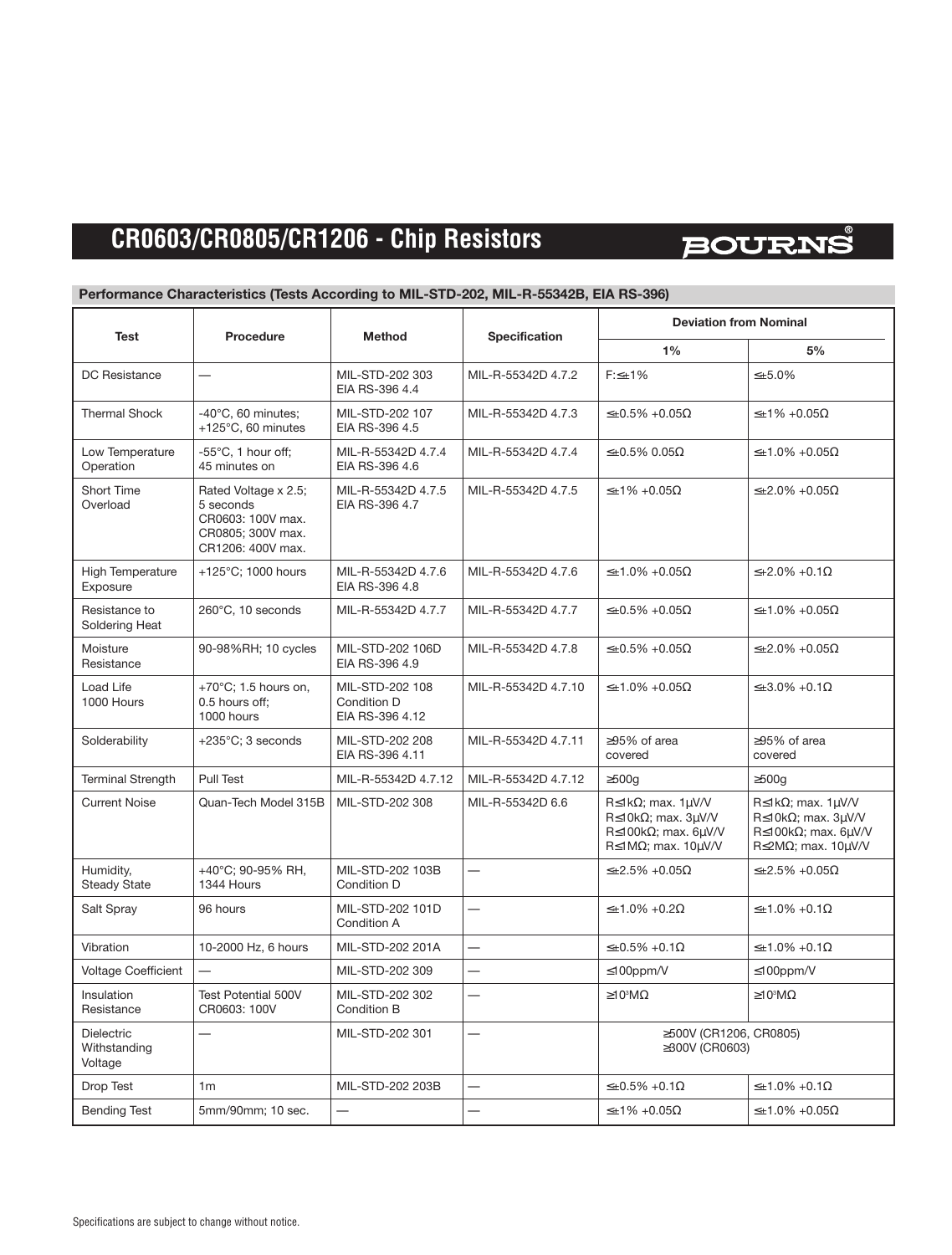### **CR0603/CR0805/CR1206 - Chip Resistors**

### **BOURNS**

#### **Packaging Dimensions (Conforms to EIA RS-481A)**





 Maximum 1mm (.040) thick \*Cumulative tolerance over 10 holes: ±0.2mm

| <b>Series</b> |                        | в                      |  |
|---------------|------------------------|------------------------|--|
| CR0603        | $1.9 \pm 0.1$          | $1.1 \pm 0.1$          |  |
|               | $(.075 \pm .004)$      | $(.043 \pm .004)$      |  |
| CR0805        | $2.4 + 0.2/-0.1$       | $1.65 + 0.2/-0.1$      |  |
|               | $(.094 + .008/- .004)$ | $(.065 + .008/- .004)$ |  |
| CR1206        | $3.5 \pm 0.1$          | $1.95 + 0.1/-0.05$     |  |
|               | $(.138 \pm .004)$      | $(.077 + .004/-.002)$  |  |

Marking on reel: Part number, quantity, resistance value and tolerance, date code.

#### **Part Numbering System and Marking**